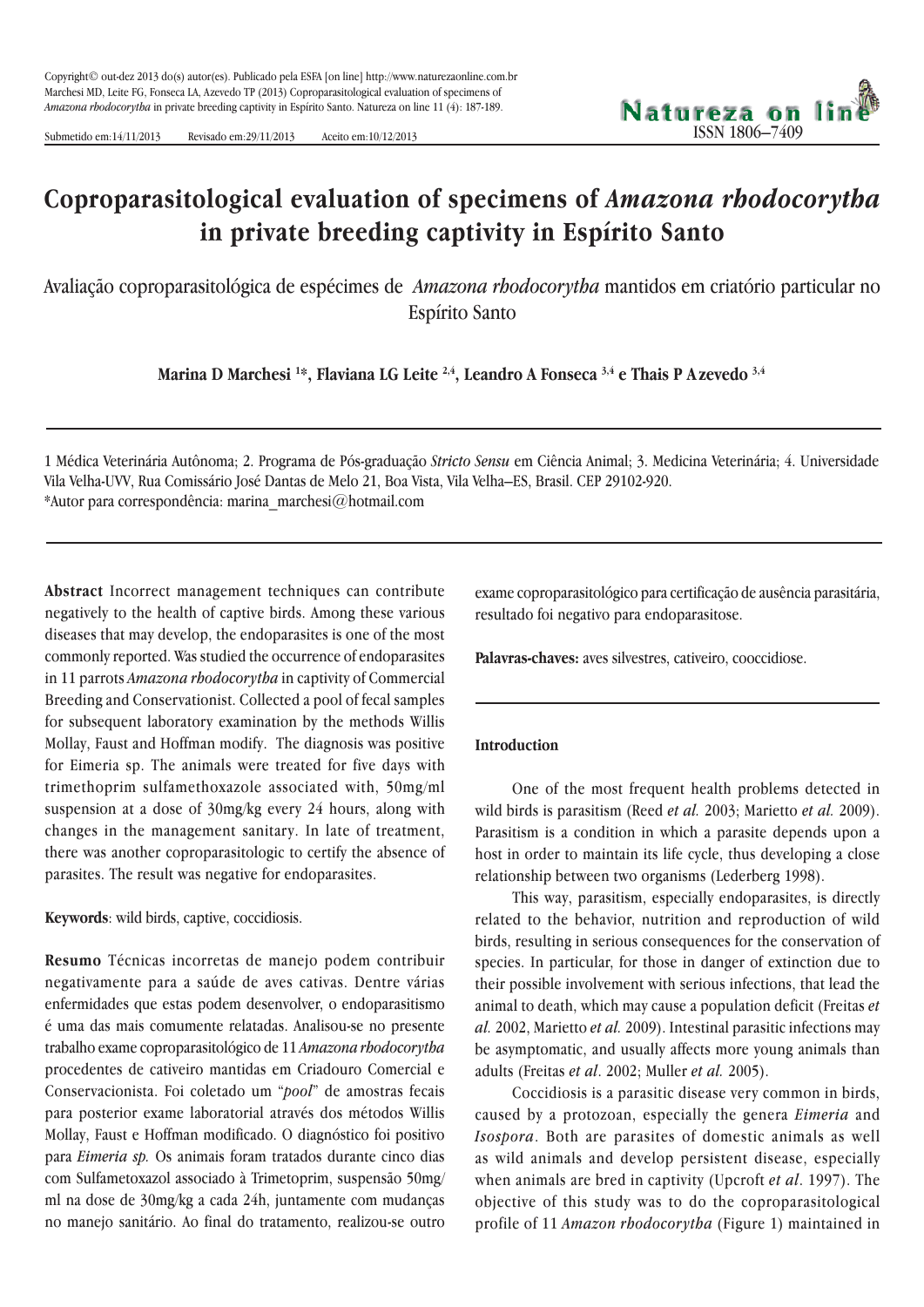

**Figure 1**: Specimen of *Amazona rhodocorytha*

a Commercial Breeding and Conservation captivity, located in the state of Espírito Santo, Brazil.

# **Methods**

The specimen of *A. rhodocorytha* used in this study belonged to a Commercial Breeding and Conservation facility (IBAMA License No. 591233) located near Km 21 of the Rodovia do Sol, in the Retiro do Congo town of Vila Velha - ES. The place was a farm of approximately 2.5 ha, surrounded by a forest reserve and farms. The breeding facility had several fruit trees like orange, mango, avocado and papaya among others. There were a total of 31 parrots (*Amazona aestiva, Amazona amazonica* e *Amazona rhodocorhyta*) distributed in nine rectangular cages sizes ranging from 1.5 m wide by 1.5 m long by 2.0 m high to 3.0 m wide by 2 , 0m in length and 2.5 m in height.

On the front side, each cage had an access door. Within each nursery, there were branches, small trees, perches and nest box lined with coconut straw. The enclosures were surrounded by railings and approximately 50% of it was covered with corrugated fiber cement tiles, which made it possible to have protection against rain, sun and shadow, and prevent from small birds entering through the hole. On the floor, there was cement and dirt.

According to necessity, or approximately every two months, all cages were painted with lime. For feeders, it was used aluminum containers (washed and disinfected daily with sodium hypochlorite at 1000 ppm free of chlorine) and for troughs, plastic containers, that were not disinfected. They were arranged in small easels about 60 cm from the ground, or hung on the screens of the cage, at the same height. Every day the cage was washed, with pressured water. A caretaker was responsible for dealing with the farm animals, which in addition to parrots, also had chickens and dogs. Parrots were fed twice a day, in the morning and afternoon. The diet varied from fruits, vegetables, seeds, grains, industrialized extruded food and home cooked diet not directed to the species. Water was provided *ad libitum*.

A pool of fecal samples was collected of 11 adult parrots *A. rhodocorytha* from the same premises, with no signs of disease, the same management conditions and known history of about five years. The samples were placed in universal collectors and kept in refrigeration (about 4ºC) until latter laboratory analysis. For parasitological examination, we used the methods Mollay Willis, Hoffman and the Faust modified (Hoffmann 1987).

### **Results**

The coproparasitological examination revealed positive results for *Eimeria sp* in the collected samples. After the result, the animals were treated with Trimethoprim Sulfamethoxazole associated, 50mg/ml suspension at a dose of 30mg/kg every 24 hours for five consecutive days. There were changes in the sanitary management during and after the treatment with washing and disinfecting troughs daily (sodium hypochlorite 1000 ppm of free chlorine) and the enclosure (sodium hypochlorite 1000 ppm of free chlorine and lime paint after cleaning). At the end of the treatment, another coproparasitologic exam was done to certify the absence of parasites. The result was negative for endoparasitose.

# **Discussion**

Coccidiosis is one of the most common parasitosis found in birds, its transmission occurs via contaminated feces with sporulated oocysts (Lopez *et al*. 2007).

The genus *Eimeria* sp is a group of important pathogens of great relevance in Veterinary Medicine. The life cycle occurs in a single host and parasites generally colonize epithelial cells of the intestinal mucosa (Chapman e Shirley 20003). It occurs most commonly in galiformes, columbiformes, guiformes, anseriformes and psittaciformes, and all of these may have clinical signs such as diarrhea, cachexia, depression and apathy (Beynon *et al.* 1996).

They originate enteritis of various degrees, which may cause from imperceptible lesion to significant damage in deep mucosa. In general, morbidity is quite common in confined animals, but mortality is relatively uncommon, and is generally associated with secondary bacterial infections (Pakandl 2009).

The animals in this study were adults without any apparent clinical signs, data that corroborates with the results of López *et al.* (2007) citing that adult animals may be carriers of coccidia without presenting signs of disease. Inappropriate sanitary management, coupled with the introduction of new birds to breeding, without fecal examinations and quarantine, and the access of wild free-living birds to the enclosures, may